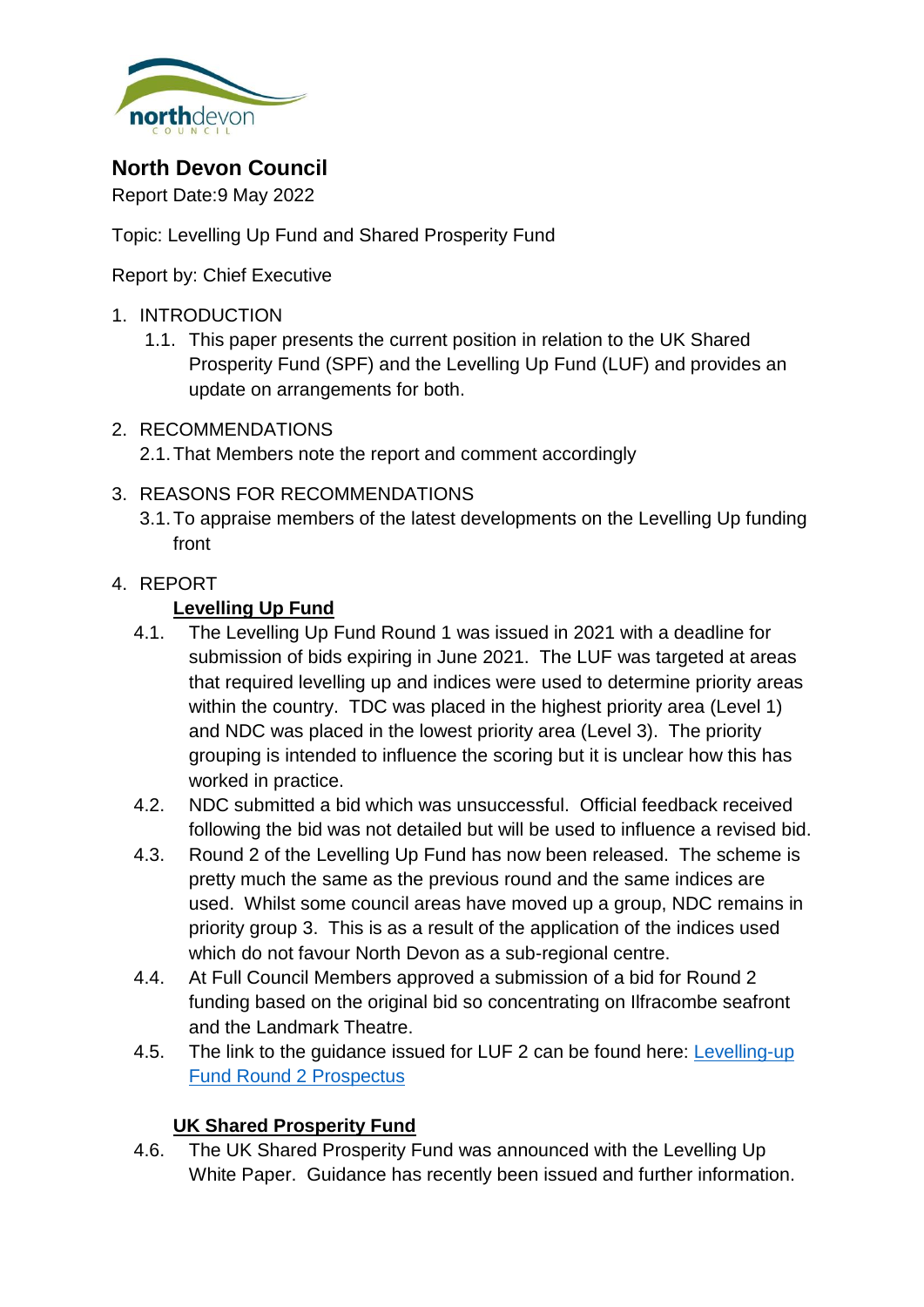

- 4.7. The SPF is intended to replace the European funding following Brexit and consists of £2.6 billion of funding over 3 years.
- 4.8. The guidance states that the primary focus of the SPF is to support the four overall aims of Levelling Up but more particularly to build pride in place and increase life chances.
- 4.9. The allocation of the funding will be over 3 years with funding culminating in a national allocation of £1.5 billion in year 3 which will be focussed on People and Skills.
- 4.10. There are 3 investment priorities; Communities and Place, Local Businesses and People and Skills. As well as this, each area will be required to allocate funding to the national "Multiply" initiative designed to improve adult numeracy.
- 4.11. Funding will be allocated to District Councils but access to funding will only be given once an Investment Plan has been submitted to government. That Investment Plan must set out measurable outcomes and the interventions that are being prioritised in order to deliver those outcomes. They must be submitted by the summer.
- 4.12. The Investment Plan will need to reflect other national priorities such as net zero etc. It will be for local authorities to allocate the funding and approve projects.
- 4.13. It is the intention of both North Devon and Torridge Councils to try to coordinate their Investment Plans where projects or initiatives cross the border between the two areas. The Investment Plans will also recognise projects that are individual to a council area.
- 4.14. Councils must identify a broad range of local stakeholders and appropriate groups in order to secure cross sector involvement. Where there is an existing collaborative partnership group, it can be designated for the purposes of the Fund. The Northern Devon Futures Board will act in this role. MPs should also be a part of the discussions and will need to sign off on the Investment Plan.
- 4.15. The Investment Plan must be submitted before the 1<sup>st</sup> August 2022 and so we also need to ensure that Members are given ample opportunity to comment upon and feed into the Plan prior to submission.
- 4.16. A link to the [UK](https://www.gov.uk/government/publications/uk-shared-prosperity-fund-prospectus/uk-shared-prosperity-fund-prospectus) Shared prosperity Fund guidance can be found here: UK [Shared Prosperity Fund Prospectus](https://www.gov.uk/government/publications/uk-shared-prosperity-fund-prospectus/uk-shared-prosperity-fund-prospectus)

# 5. RESOURCE IMPLICATIONS

5.1.The formation of the Investment Plan will take internal and possibly external resource. A sum of £20,000 is available for each local authority to cover their costs of production but this is only available after the Investment Plan has been prepared and accepted.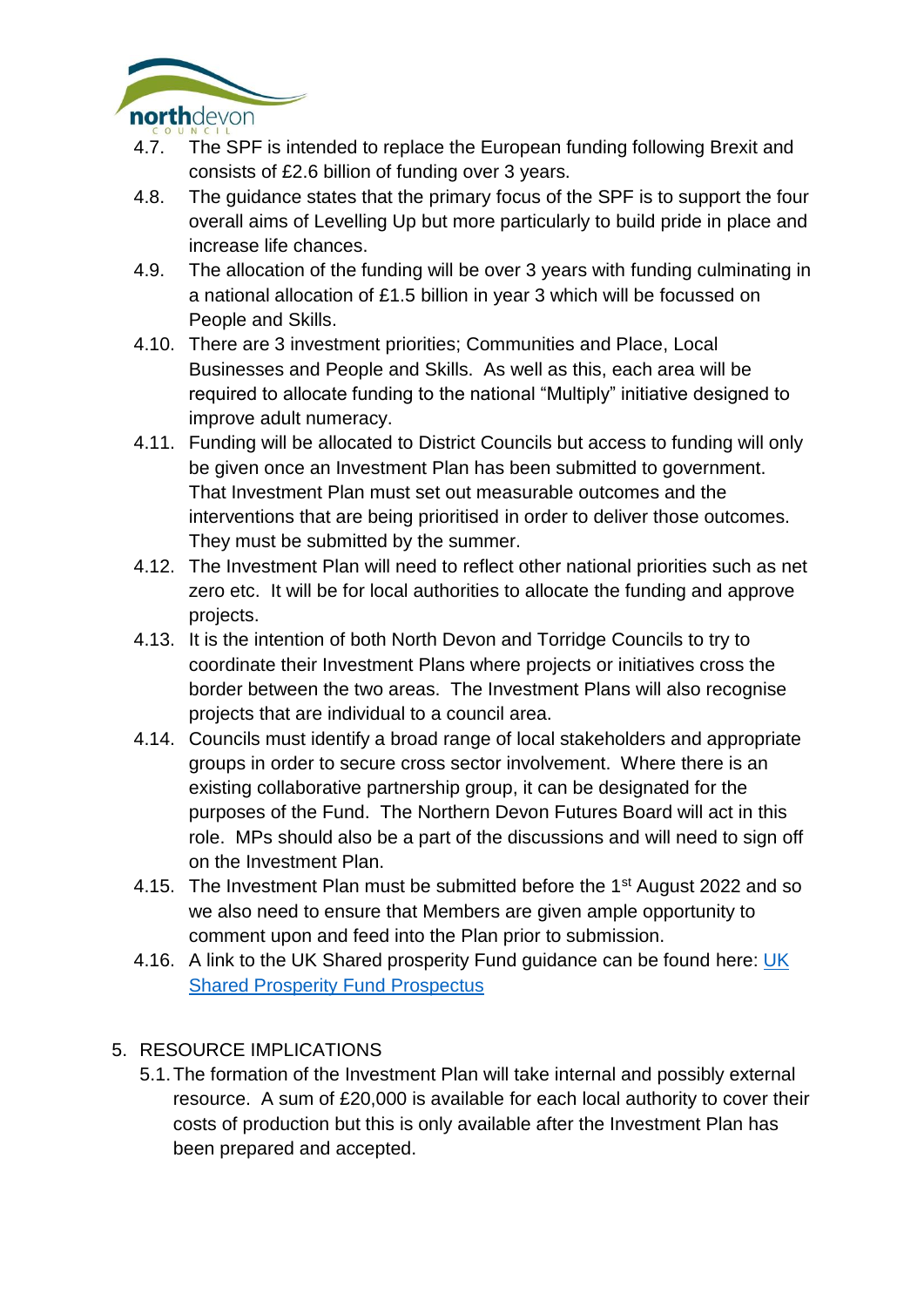

- 6. EQUALITIES ASSESSMENT
	- 6.1.Please detail if there are/are not any equalities implications anticipated as a result of this report. If so, please complete the Equality Impact Assessment (EIA) Summary form available on Insite and email to the Corporate and Community Services Team at [equality@northdevon.gov.uk.](mailto:equality@northdevon.gov.uk)
	- 6.2.No decision is required. This report is for information only and therefore no EIA will be needed.

# 7. ENVIRONMENTAL ASSESSMENT

- 7.1.Please undertake an Environmental Assessment and complete the checklist (EAC) form available on Insite. If there are no environmental implications arising from your proposals please state that there are none. If after completion of the assessment there are environmental implications please provide a brief summary. If you require any further information please contact the Sustainability and Climate Change Officer. Email completed EACs to [donna.sibley@torridge.gov.uk](mailto:donna.sibley@torridge.gov.uk)
- 7.2.There are no environmental implications from this report but the Investment Plan itself may contain projects that have environmental impacts, positive or negative. That will be dealt with when the Investment Plan is approved.

### 8. CORPORATE PRIORITIES

- 8.1.What impact, positive or negative, does the subject of this report have on:
	- 8.1.1. The commercialisation agenda:
	- 8.1.2. Improving customer focus and/or
	- 8.1.3. Regeneration or economic development
- 8.2.None can be identified at this stage as the Investment Plan has not been prepared but links will need to be established between the councils own corporate priorities and the priorities within the Levelling Up papers.

### 9. CONSTITUTIONAL CONTEXT

- 9.1.Article 1 of Part 3 Annexe 1 paragraph:
- 9.2.Delegated power

### 10.STATEMENT OF CONFIDENTIALITY

This report contains no confidential information or exempt information under the provisions of Schedule 12A of 1972 Act.

### 11.BACKGROUND PAPERS

The following background papers were used in the preparation of this report: Levelling Up and SPF Guidance (The background papers are available for inspection and kept by the author of the report).